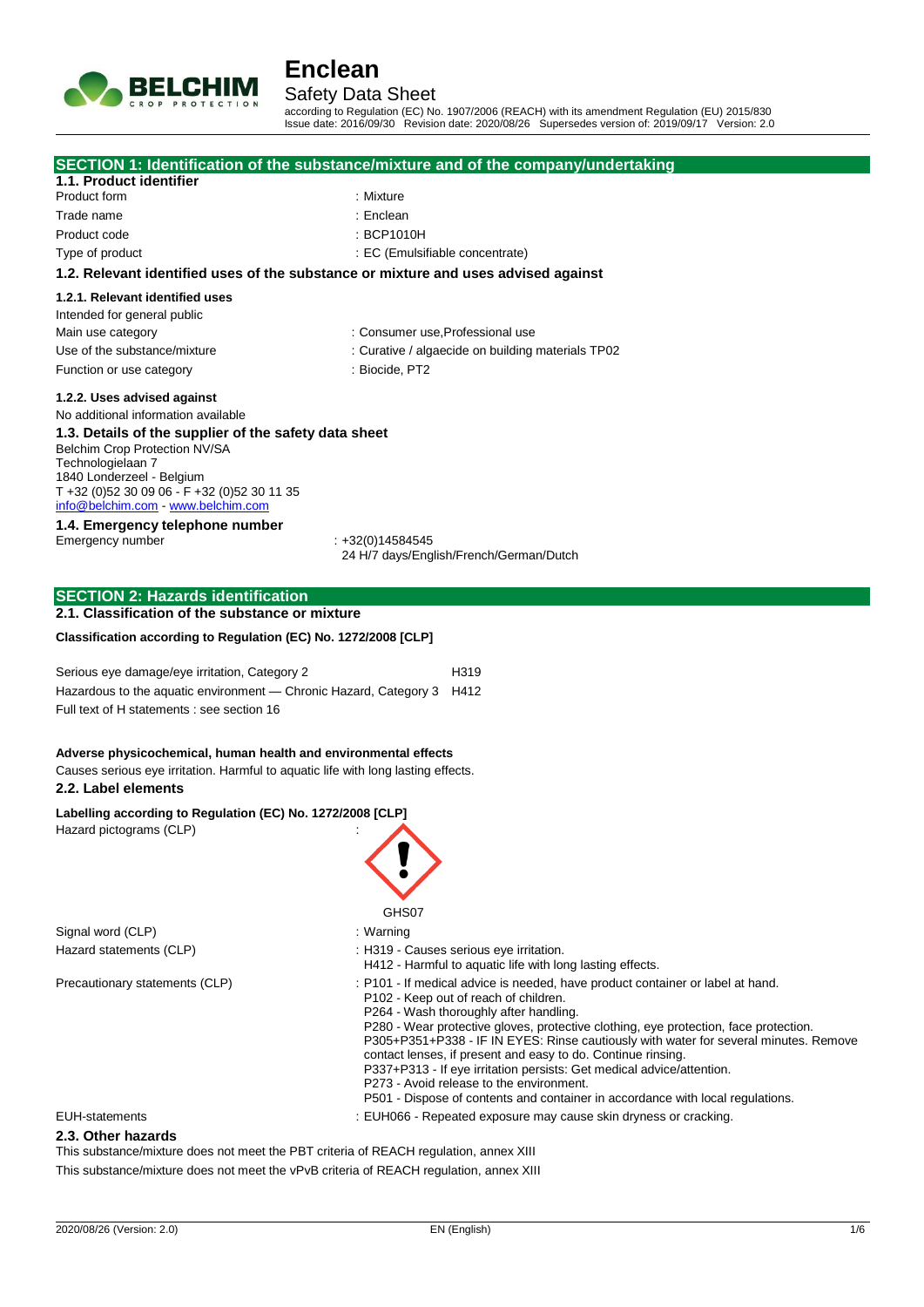Safety Data Sheet

according to Regulation (EC) No. 1907/2006 (REACH) with its amendment Regulation (EU) 2015/830

**SECTION 3: Composition/information on ingredients**

### **3.1. Substances**

Not applicable

## **3.2. Mixtures**

| <b>Name</b>   | <b>Product identifier</b>                                                                              | $\frac{9}{6}$   | Classification according to<br><b>Requiation (EC) No.</b><br>1272/2008 [CLP] |
|---------------|--------------------------------------------------------------------------------------------------------|-----------------|------------------------------------------------------------------------------|
| nonanoic acid | (CAS-No.) 112-05-0<br>(EC-No.) 203-931-2<br>(EC Index-No.) 607-197-00-8<br>(REACH-no) 01-2119529247-37 | $\approx 53.97$ | Skin Irrit. 2, H315<br>Eye Irrit. 2, H319<br>Aquatic Chronic 3, H412         |

Full text of H-statements: see section 16

| <b>SECTION 4: First aid measures</b>                             |                                                                                                                                                                                                                           |
|------------------------------------------------------------------|---------------------------------------------------------------------------------------------------------------------------------------------------------------------------------------------------------------------------|
| 4.1. Description of first aid measures                           |                                                                                                                                                                                                                           |
| First-aid measures general                                       | : If you feel unwell, seek medical advice (show the label where possible).                                                                                                                                                |
| First-aid measures after inhalation                              | : Remove person to fresh air and keep comfortable for breathing. If signs/symptoms<br>develop, get medical attention. If unconscious, place in the recovery position and seek<br>medical advice.                          |
| First-aid measures after skin contact                            | : Wash skin with plenty of water. Remove contaminated clothing. If skin irritation or rash<br>occurs: Get medical advice/attention.                                                                                       |
| First-aid measures after eye contact                             | : IF IN EYES: Rinse cautiously with water for several minutes. Remove contact lenses, if<br>present and easy to do. Continue rinsing. Retract eyelids often. If eye irritation persists: Get<br>medical advice/attention. |
| First-aid measures after ingestion                               | : Call a poison center or a doctor if you feel unwell. Rinse mouth out with water. Do not give<br>anything to drink. Do not induce vomiting.                                                                              |
| 4.2. Most important symptoms and effects, both acute and delayed |                                                                                                                                                                                                                           |
| Symptoms/effects after eye contact                               | : Eye irritation.                                                                                                                                                                                                         |

**4.3. Indication of any immediate medical attention and special treatment needed** Treat symptomatically.

| <b>SECTION 5: Firefighting measures</b>                                          |                                                                                                                                                                |
|----------------------------------------------------------------------------------|----------------------------------------------------------------------------------------------------------------------------------------------------------------|
| 5.1. Extinguishing media                                                         |                                                                                                                                                                |
| Suitable extinguishing media                                                     | : Water spray. Dry powder. Foam. Carbon dioxide.                                                                                                               |
| 5.2. Special hazards arising from the substance or mixture                       |                                                                                                                                                                |
| Hazardous decomposition products in case of fire                                 | : Toxic fumes may be released.                                                                                                                                 |
| 5.3. Advice for firefighters                                                     |                                                                                                                                                                |
| Protection during firefighting                                                   | : Do not attempt to take action without suitable protective equipment. Self-contained<br>breathing apparatus. Complete protective clothing.                    |
|                                                                                  |                                                                                                                                                                |
| <b>SECTION 6: Accidental release measures</b>                                    |                                                                                                                                                                |
| 6.1. Personal precautions, protective equipment and emergency procedures         |                                                                                                                                                                |
| 6.1.1. For non-emergency personnel                                               |                                                                                                                                                                |
| Emergency procedures                                                             | : Ventilate spillage area. Avoid contact with skin and eyes.                                                                                                   |
| 6.1.2. For emergency responders                                                  |                                                                                                                                                                |
| Protective equipment                                                             | : Do not attempt to take action without suitable protective equipment. For further information<br>refer to section 8: "Exposure controls/personal protection". |
| 6.2. Environmental precautions<br>Avoid release to the environment.              |                                                                                                                                                                |
| 6.3. Methods and material for containment and cleaning up                        |                                                                                                                                                                |
| Methods for cleaning up                                                          | : Take up liquid spill into absorbent material.                                                                                                                |
| Other information                                                                | : Dispose of materials or solid residues at an authorized site.                                                                                                |
| 6.4. Reference to other sections<br>For further information refer to section 13. |                                                                                                                                                                |

| <b>SECTION 7: Handling and storage</b> |                                                                                                                                                                                                                                                                                |
|----------------------------------------|--------------------------------------------------------------------------------------------------------------------------------------------------------------------------------------------------------------------------------------------------------------------------------|
| 7.1. Precautions for safe handling     |                                                                                                                                                                                                                                                                                |
| Precautions for safe handling          | : Read label before use. Comply with instructions for use (refer to technical sheet). Ready-<br>to-use solution must be used immediately - do not store. Ensure good ventilation of the<br>work station. Avoid contact with skin and eyes. Wear personal protective equipment. |
| Hygiene measures                       | : Do not eat, drink or smoke when using this product. Always wash hands after handling the<br>product.                                                                                                                                                                         |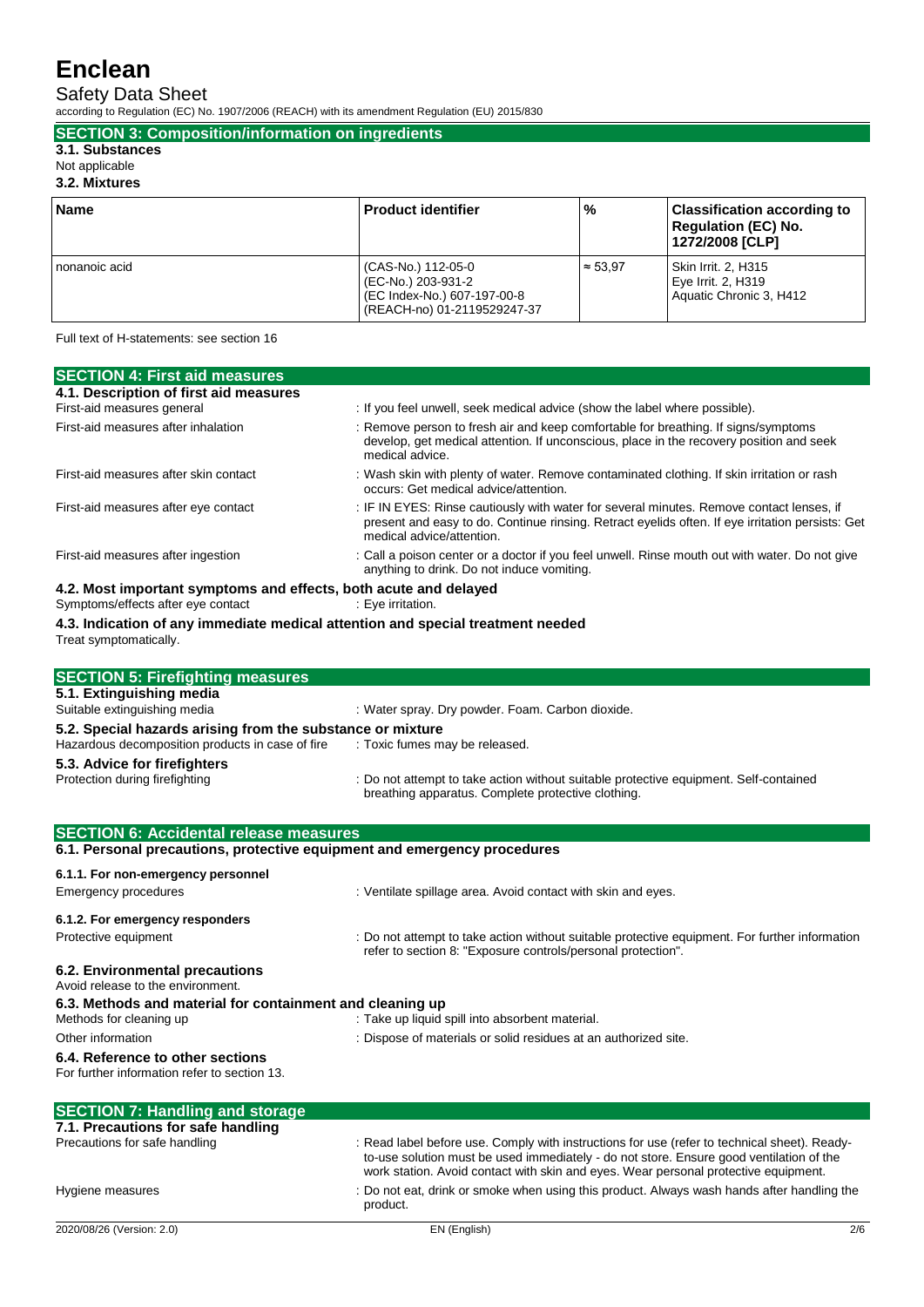# Safety Data Sheet

according to Regulation (EC) No. 1907/2006 (REACH) with its amendment Regulation (EU) 2015/830

| 7.2. Conditions for safe storage, including any incompatibilities |                                                                                                                                                                                                                                                             |
|-------------------------------------------------------------------|-------------------------------------------------------------------------------------------------------------------------------------------------------------------------------------------------------------------------------------------------------------|
| <b>Technical measures</b>                                         | : Read label before use.                                                                                                                                                                                                                                    |
| Storage conditions                                                | : Store in a well-ventilated place. Keep container tightly closed. Protect from moisture.<br>Protect from sunlight. Keep only in original packaging. Keep cool. Keep out of the reach of<br>children. Keep away from food, drink and animal feeding stuffs. |
| Maximum storage period                                            | : 2 year                                                                                                                                                                                                                                                    |
| Storage temperature                                               | : $> 8 °C$                                                                                                                                                                                                                                                  |
| Packaging materials                                               | : Polyethylene (high density).                                                                                                                                                                                                                              |
| 7.3. Specific end use(s)<br>No additional information available   |                                                                                                                                                                                                                                                             |
| <b>SECTION 8: Exposure controls/personal protection</b>           |                                                                                                                                                                                                                                                             |

**8.1. Control parameters**

No additional information available

## **8.2. Exposure controls**

**Appropriate engineering controls:**

Ensure good ventilation of the work station. Limit exposure time and number of exposed workers to product.

#### **Personal protective equipment:**

Gloves. Protective clothing. Protective goggles. Face shield.

### **Eye protection:**

Wear security glasses which protect from splashes. Safety glasses

### **Respiratory protection:**

In case of insufficient ventilation, wear suitable respiratory equipment

### **Personal protective equipment symbol(s):**



#### **Environmental exposure controls:**

Avoid release to the environment.

### **SECTION 9: Physical and chemical properties**

## **9.1. Information on basic physical and chemical properties**

| Physical state                                  | : Liquid                               |
|-------------------------------------------------|----------------------------------------|
| Appearance                                      | : Liquid. Homogeneous material.        |
| Colour                                          | : clear. Yellow-brown.                 |
| Odour                                           | : characteristic.                      |
| Odour threshold                                 | : No data available                    |
| рH                                              | : > 2                                  |
| pH solution                                     | : 3.8 $(3 - 4.5)$ (1 % water; 20 °C)   |
| Relative evaporation rate (butylacetate=1)      | : No data available                    |
| Melting point                                   | : Not applicable                       |
| Freezing point                                  | : No data available                    |
| Boiling point                                   | : No data available                    |
| Flash point                                     | : 135 °C                               |
| Auto-ignition temperature                       | : 345 °C                               |
| Decomposition temperature                       | : No data available                    |
| Flammability (solid, gas)                       | : Not applicable                       |
| Vapour pressure                                 | : No data available                    |
| Relative vapour density at 20 °C                | : No data available                    |
| Relative density                                | : No data available                    |
| Density                                         | : ≈ 0,972 (0,962 – 0,982) g/ml (20 °C) |
| Solubility                                      | : Emulsifiable in water.               |
| Partition coefficient n-octanol/water (Log Pow) | : No data available                    |
| Viscosity, kinematic                            | : No data available                    |
| Viscosity, dynamic                              | : 23,5 – 53,4 mPa·s (40 °C - 20 °C)    |
|                                                 |                                        |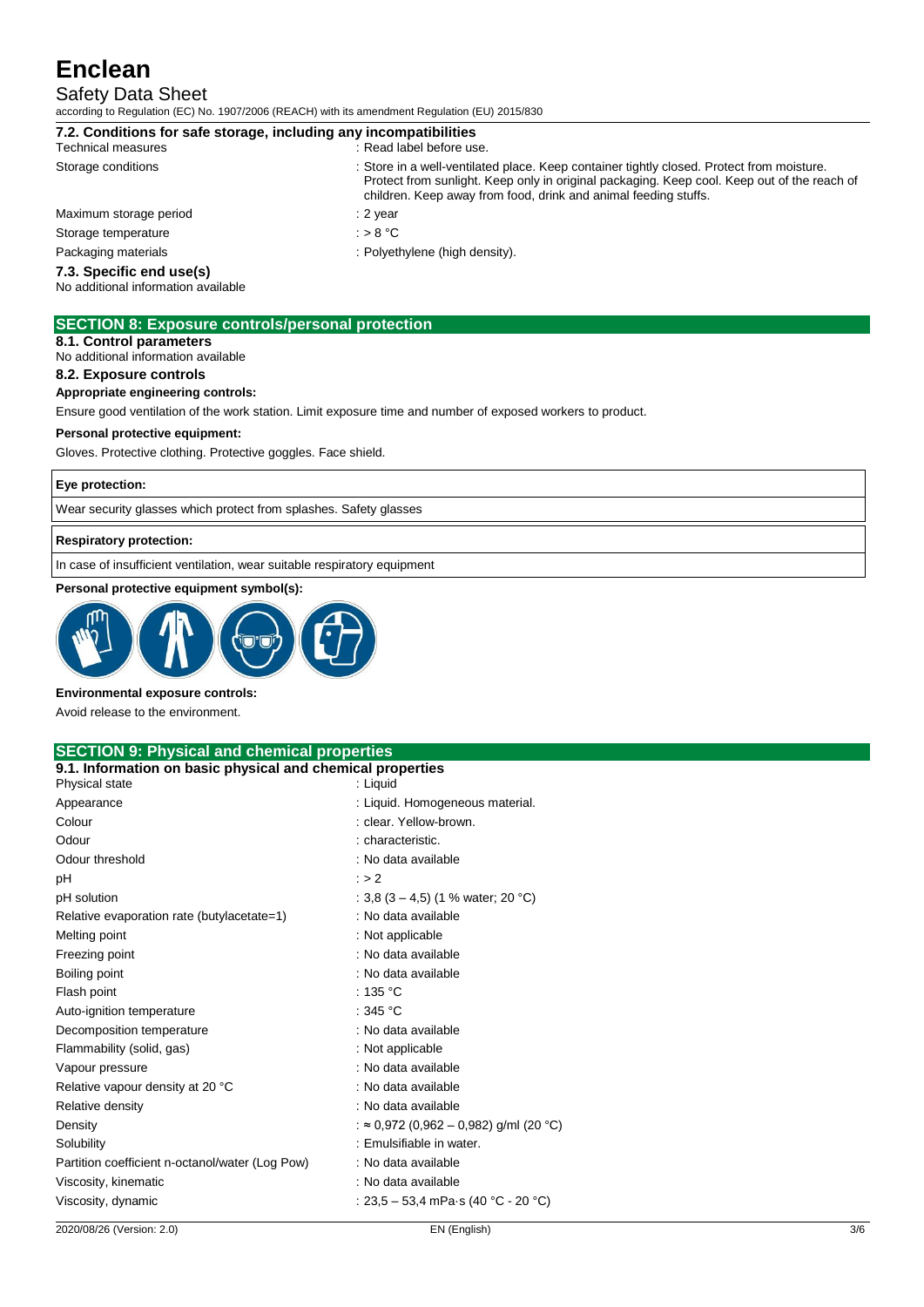# Safety Data Sheet

according to Regulation (EC) No. 1907/2006 (REACH) with its amendment Regulation (EU) 2015/830

Explosive properties in the state of the state of the state of the state of the state of the state of the state of the state of the state of the state of the state of the state of the state of the state of the state of the

Oxidising properties in the state of the state of the SN one.

Explosive limits **Explosive limits Explosive limits Explosive limits Explosive limits** 

**9.2. Other information**

No additional information available

## **SECTION 10: Stability and reactivity**

## **10.1. Reactivity**

The product is non-reactive under normal conditions of use, storage and transport.

## **10.2. Chemical stability**

Stable in use and storage conditions as recommended in item 7.

# **10.3. Possibility of hazardous reactions**

No dangerous reactions known under normal conditions of use. **10.4. Conditions to avoid**

Do not freeze.

#### **10.5. Incompatible materials**

Oxidizing agent. Strong bases.

## **10.6. Hazardous decomposition products**

Under normal conditions of storage and use, hazardous decomposition products should not be produced.

| <b>SECTION 11: Toxicological information</b> |                  |  |
|----------------------------------------------|------------------|--|
| 11.1. Information on toxicological effects   |                  |  |
| Acute toxicity (oral)                        | : Not classified |  |
| Acute toxicity (dermal)                      | : Not classified |  |
| Acute toxicity (inhalation)                  | : Not classified |  |
| Enclean                                      |                  |  |
| LD50 oral rat                                | > 2000 mg/kg     |  |
| LD50 dermal rabbit                           | > 2000 ma/ka     |  |

| nonanoic acid (112-05-0)          |                                                                                         |  |
|-----------------------------------|-----------------------------------------------------------------------------------------|--|
| LD50 oral rat                     | > 2000 mg/kg (OECD 423)                                                                 |  |
| LD50 dermal rat                   | > 2000 mg/kg (OECD 402)                                                                 |  |
| LC50 Inhalation - Rat             | $> 0.46$ mg/l                                                                           |  |
| Skin corrosion/irritation         | : Not classified                                                                        |  |
|                                   | $pH:$ > 2                                                                               |  |
| Additional information            | : Based on available data, the classification criteria are not met<br>(OECD 404 method) |  |
| Serious eye damage/irritation     | : Irritating to rabbits on ocular application                                           |  |
|                                   | $pH:$ > 2                                                                               |  |
| Additional information            | : (OECD 405 method)                                                                     |  |
| Respiratory or skin sensitisation | : Not classified                                                                        |  |
| Germ cell mutagenicity            | : Not classified                                                                        |  |
| Carcinogenicity                   | : Not classified                                                                        |  |
| Reproductive toxicity             | : Not classified                                                                        |  |
| STOT-single exposure              | : Not classified                                                                        |  |
| STOT-repeated exposure            | : Not classified                                                                        |  |
| Aspiration hazard                 | : Not classified                                                                        |  |

| <b>SECTION 12: Ecological information</b>                    |                                                      |
|--------------------------------------------------------------|------------------------------------------------------|
| 12.1. Toxicity                                               |                                                      |
| Hazardous to the aquatic environment, short-term<br>(acute)  | : Not classified                                     |
| Hazardous to the aquatic environment, long-term<br>(chronic) | : Harmful to aquatic life with long lasting effects. |
| 12.2. Persistence and degradability                          |                                                      |
| nonanoic acid (112-05-0)                                     |                                                      |
| Persistence and degradability                                | Readily biodegradable.                               |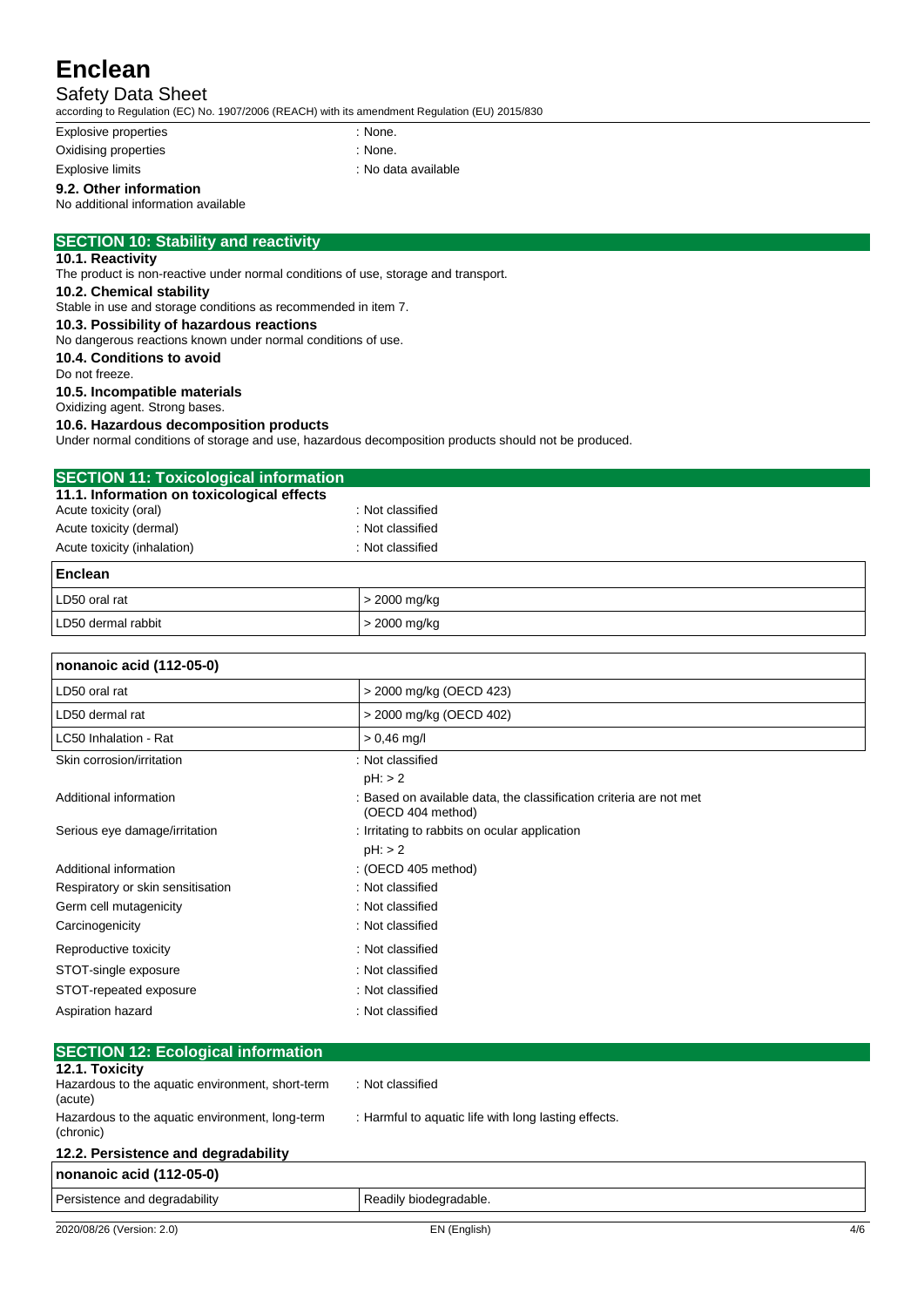## Safety Data Sheet

according to Regulation (EC) No. 1907/2006 (REACH) with its amendment Regulation (EU) 2015/830

| 12.3. Bioaccumulative potential                                                        |                                                                                                                                                                                 |  |
|----------------------------------------------------------------------------------------|---------------------------------------------------------------------------------------------------------------------------------------------------------------------------------|--|
| nonanoic acid (112-05-0)                                                               |                                                                                                                                                                                 |  |
| BCF fish 2                                                                             | 255 l/kg                                                                                                                                                                        |  |
| Partition coefficient n-octanol/water (Log Pow)                                        | 3,42 (pH 7; OECD 117))                                                                                                                                                          |  |
| Bioaccumulative potential                                                              | Not potentially bioaccumulable.                                                                                                                                                 |  |
| 12.4. Mobility in soil                                                                 |                                                                                                                                                                                 |  |
| nonanoic acid (112-05-0)                                                               |                                                                                                                                                                                 |  |
| Ecology - soil                                                                         | Mobile.                                                                                                                                                                         |  |
| 12.5. Results of PBT and vPvB assessment                                               |                                                                                                                                                                                 |  |
| <b>Enclean</b>                                                                         |                                                                                                                                                                                 |  |
| This substance/mixture does not meet the PBT criteria of REACH regulation, annex XIII  |                                                                                                                                                                                 |  |
| This substance/mixture does not meet the vPvB criteria of REACH regulation, annex XIII |                                                                                                                                                                                 |  |
| <b>Component</b>                                                                       |                                                                                                                                                                                 |  |
| nonanoic acid (112-05-0)                                                               | This substance/mixture does not meet the PBT criteria of REACH regulation, annex XIII<br>This substance/mixture does not meet the vPvB criteria of REACH regulation, annex XIII |  |
| 12.6. Other adverse effects                                                            |                                                                                                                                                                                 |  |

No additional information available

| <b>SECTION 13: Disposal considerations</b> |                                                                                               |
|--------------------------------------------|-----------------------------------------------------------------------------------------------|
| 13.1. Waste treatment methods              |                                                                                               |
| Waste treatment methods                    | : Dispose of contents/container in accordance with licensed collector's sorting instructions. |
| Sewage disposal recommendations            | : Disposal must be done according to official regulations.                                    |
| Product/Packaging disposal recommendations | : Do not dispose of with domestic waste.                                                      |

| <b>SECTION 14: Transport information</b><br>In accordance with ADR / RID / IMDG / IATA / ADN |                |                |                |                |
|----------------------------------------------------------------------------------------------|----------------|----------------|----------------|----------------|
| <b>ADR</b>                                                                                   | <b>IMDG</b>    | <b>IATA</b>    | <b>ADN</b>     | <b>RID</b>     |
| 14.1. UN number                                                                              |                |                |                |                |
| Not applicable                                                                               | Not applicable | Not applicable | Not applicable | Not applicable |
| 14.2. UN proper shipping name                                                                |                |                |                |                |
| Not applicable                                                                               | Not applicable | Not applicable | Not applicable | Not applicable |
| 14.3. Transport hazard class(es)                                                             |                |                |                |                |
| Not applicable                                                                               | Not applicable | Not applicable | Not applicable | Not applicable |
| 14.4. Packing group                                                                          |                |                |                |                |
| Not applicable                                                                               | Not applicable | Not applicable | Not applicable | Not applicable |
| 14.5. Environmental hazards                                                                  |                |                |                |                |
| Not applicable                                                                               | Not applicable | Not applicable | Not applicable | Not applicable |
| No supplementary information available                                                       |                |                |                |                |
| 14.6. Special precautions for user                                                           |                |                |                |                |

**Overland transport** Not applicable **Transport by sea** Not applicable

**Air transport**

Not applicable

**Inland waterway transport**

Not applicable

**Rail transport**

Not applicable

**14.7. Transport in bulk according to Annex II of Marpol and the IBC Code** Not applicable